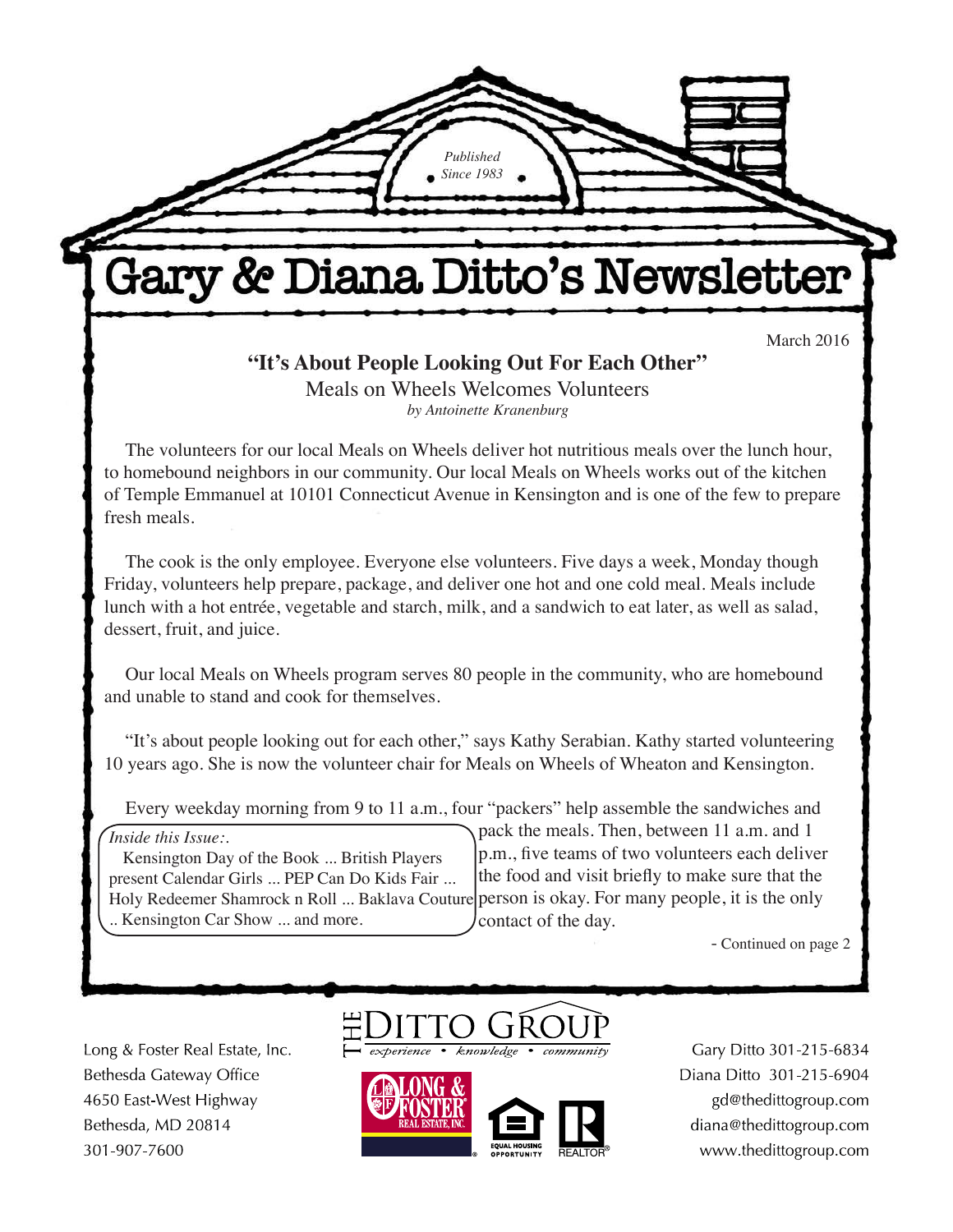#### *- Meals on Wheels Continued*

The five routes serve all of Kensington and parts of Wheaton, along Connecticut and Georgia Avenues up to Leisure World.

"It is very satisfying to help someone stay in their own home, and to help their families care for them at home," says Kathy. There is also the wonderful camaraderie among volunteers.

It takes many volunteers to staff the program. Retirement or illness means that new volunteers are needed for a 2-hour commitment. Any amount of time is welcome, once a month or twice a week.

Some have volunteered for 40 years or so, from the time the organization was established here.

"It is one place where people are always glad to see you," says Priscilla Nakamura, who started volunteering in 1975. A friend asked her, and together they recruited neighbors. Her church took on the first and third Thursday of the month. At the time, she worked part time as a nurse, on Thursday and Friday nights from 11 p.m. to 7 a.m. and every other Monday, but onThursday mornings she could volunteer, while her children were in school.

Now that she has retired to Riderwood, she volunteers once a month. She likes the people, likes to keep busy, and it is a way to keep in touch with her friends in Kensington.

When she brings the meals, she might take a moment for a brief chat. If no one answers the door, a neighbor may take the meal in, or she may notify the family.

"It is the need," she explains, "not the money." She remembers a lady with 2 broken arms, who could not shop, drive, or cook.

If you would like to volunteer or have questions, please call 301-942-1111 or email MOWofWheaton@gmail.com.

### **Spring Mulch Sales**



Support your High School Students and get ready for spring:

### **Albert Einstein High School Booster Club**

Place your mulch order at www.aehsboosters.com by Tuesday, March 14 for pick up or delivery on Saturday, March 19th 8:00 a.m. – 1:00 p.m.

**Bethesda-Chevy Chase High School Sports Boosters** 

Go to www.bccmulch.com and place your order by Thursday, March 17th. Pick up your mulch at B-CC on Sunday, March 20th or have it delivered on Saturday or Sunday, March 19th or 20th.

#### **Walter Johnson High School Booster Club**

The annual mulch sale takes place in late March or early April. For updates, visit www.wjboosterclub.com or e-mail mulchsale@wjboosterclub.com.

### Kensington Celebrates

The International

### **Street Festival Sunday, April 24, 2016** 11 a.m. to 4 p.m. Howard Avenue Old Town Kensington

Author readings, storytellers, poetry readings, open mic, activities for children and adults. It is Kensington's 11th International Day of the Book street festival!

Meet local authors, book artists, publishers, booksellers, and literary groups. They will show, sell, and discuss their works along Howard Avenue in Old Town Kensington.

The Master of Ceremonies will be *Steve Piacente*, Executive Communication Coach, award-winning author and a former journalist.

Among this year's special guests are:

*Michael Dirda*, Pulitzer Prize-winning literary journalist and book reviewer for The Washington Post, who will talk about his new book, *Browsings: A Year of Reading, Collecting, and Living with Books*.

*Charles McGee, Col. USAF (Ret),* who received his silver wings as a single engine pilot on 30 June 1943, graduating at Tuskegee Army Air Field, Alabama, in Class 43-F. A career officer in the United States Air Force for 30 years, he flew a U.S. Air Force record of 409 fighter combat missions in World War II, Korea and Vietnam.

*Peter Cozzens*, the author of sixteen critically acclaimed books on the American Civil War and the American West.

*Frances Frost,* the author of *Life in Spades*, the blog *Just Piddlin'* and an independent publisher

*Ray Locker,* author of *Nixon's Gamble: How a President's Own Secret Government Destroyed His Administration* and the Washington enterprise editor for USA Today.

There will be children's and young adult authors, a poetry stage, a craft fair, music, demonstrations, family activities, fabulous food!

*The Nighthawks and the Rock-a-Sonics* will perform. There will be "food talk" and cooking demonstrations with *Jonathan Bardzik* and other cookbook and culinary authors.

The Sense and Sustainability Green Fair will feature authors of books on gardening, nature, and sustainability. International Chess Master *Allan Savage* will play six

to eight challengers simultaneously.  $\Box$ 

Check www.dayofthebook.com for updates. To participate or become a sponsor contact Elisenda Sola-Sole, Festival Director, at 301-949-9416 or email kensingtonbookfestival16@gmail.com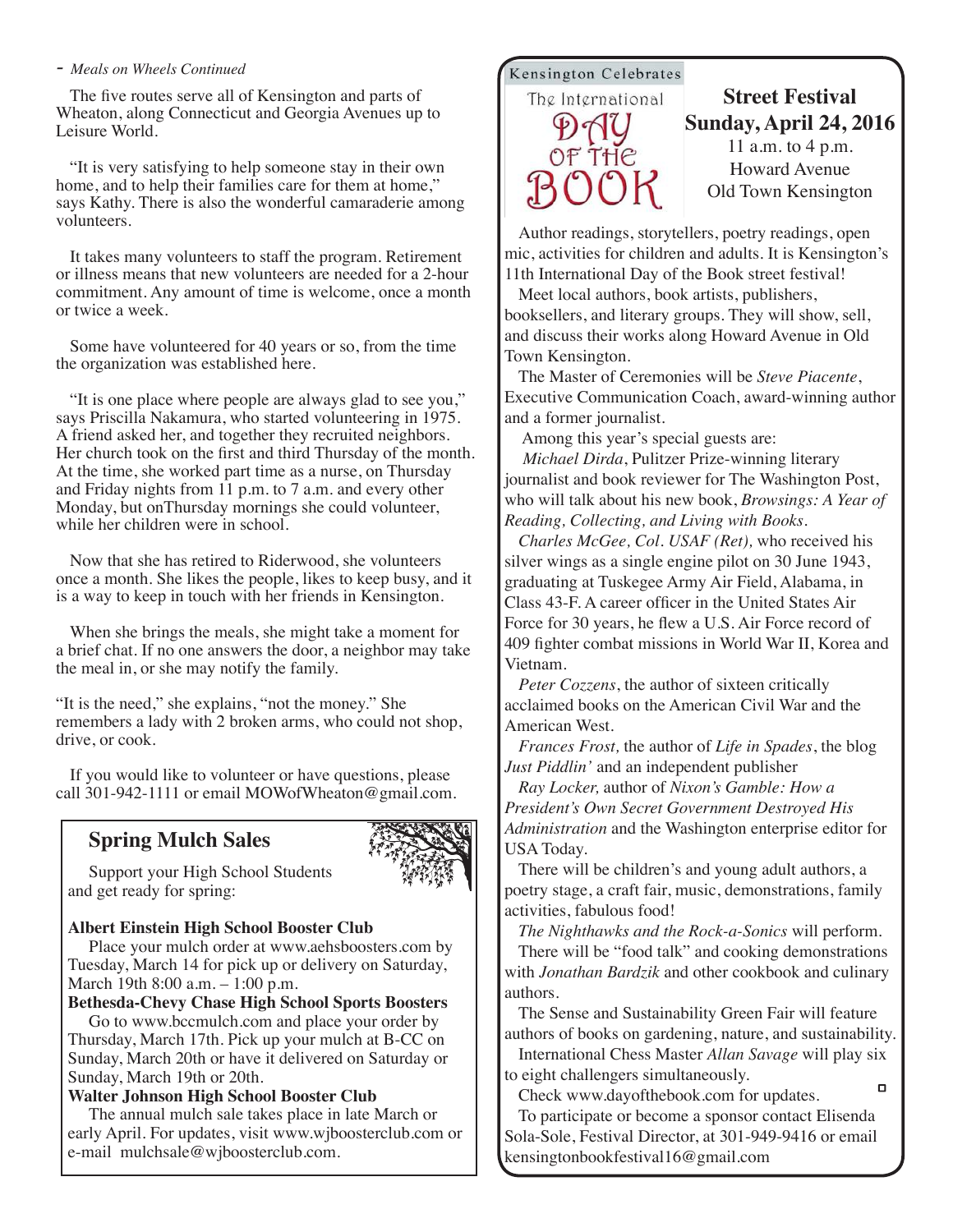# *The British Players present:* **Calendar Girls**

March 4 – 19, 2016 Kensington Town Hall 3710 Mitchell Street

Calendar Girls is based on the true story of eleven members of the Women's Institute, who posed nude for a calendar to raise money for the Leukaemia Research Fund. Since Calendar Girls opened in 2009, it has become the fastest selling play in British theatre history.

Performances start March 4th. Performance times are Fridays and Saturdays at 8:00 p.m., Saturday, March 19 and Sundays, March 6 and 13 at 2:00 pm. You can buy your tickets online at www.britishplayers.org..



# **Baklava Couture**

Traditional & modern Greek Artisan Bakery 10560 Metropolitan Avenue Kensington

Stop by Baklava Couture's new carry-out kitchen for breakfast, lunch, dinner, or dessert.

This Greek bakery started out by specializing in a variety of baklava sold at area farmer's markets. The menu has evolved to offer a range of classic Greek baked goods, both sweet and savory. Some are based on family recipes, and some have a modern twist.

Talia's Cuzina shares the space, o ffering made-to-order lunch and dinner items available for carry-out, delivery, and catering.

Open Monday to Saturday, 8 a.m. to 7 p.m. (Talia's Cuzina menu begins at 11 a.m.) For more information, go to www.baklavacouture.com.



Community Activities Calendar on the web site:

### www.thedittogroup.com

Gary and Diana Ditto's Newsletter welcomes ideas and news items from community members. The editor is Antoinette Kranenburg of Kensington, assisted by Cherry Wunderlich.



# **The PEP "Can Do Kids" Fair**

Saturday, March 12, 2016 General public: 2:30 - 4:30 p.m. PEP Members: 1:30 - 4:30 p.m.

At the Parent Encouragement Program's annual Can Do Kids Fair, the fun is in the work.

Children learn practical new skills and demonstrate the ones they already know — hammering a nail, using a sewing machine, painting, vacuuming, people skills, sewing on a button, making a nutritious snack, and much more.

Families work and learn together. Activities at the fair are geared to children age 3 to 10, with a parent. Middle and high school students can participate as volunteers and earn community service hours.

The fair takes place at the Parent Encouragement Program, located in the Kensington Baptist Church, 10100 Connecticut Avenue, Kensington. Admission is \$15 per person, or \$50 maximum per family. For PEP members, admission is \$13.50 per person, or \$45 maximum per family. There is no charge for children under 3.

The Fair sells out in advance so don't wait! To register or for more information, visit www.PEPparent.com or call 301-929-8824.

# **3rd Annual Kensington Car Show**

April 3, 2016, (Rain date April 10) 10 a.m. - 4 p.m. 3794 Howard Avenue Kensington

Automobiles and motorcycles will star at the 3rd Annual Kensington Car Show, from classics to today's custom and sport models. It will be fun for the family, with live music, children's activities, and delicious food.

More at www.kensingtoncarshow.com.



# **2016 Holy Redeemer Shamrock-n-Roll!** Saturday, March 19th



This year "**A Night in New Orleans**" is the backdrop to a fun night of fundraising, great food, music, and the always thrilling live auction. Laissez les bons temps rouler! (Let the Good Times Roll!)

The Shamrock-n-Roll is hosted biennially to support Holy Redeemer School at 9715 Summit Avenue, Kensington. For tickets to the event and the raffle go to www.hrcardinals.com/srr.